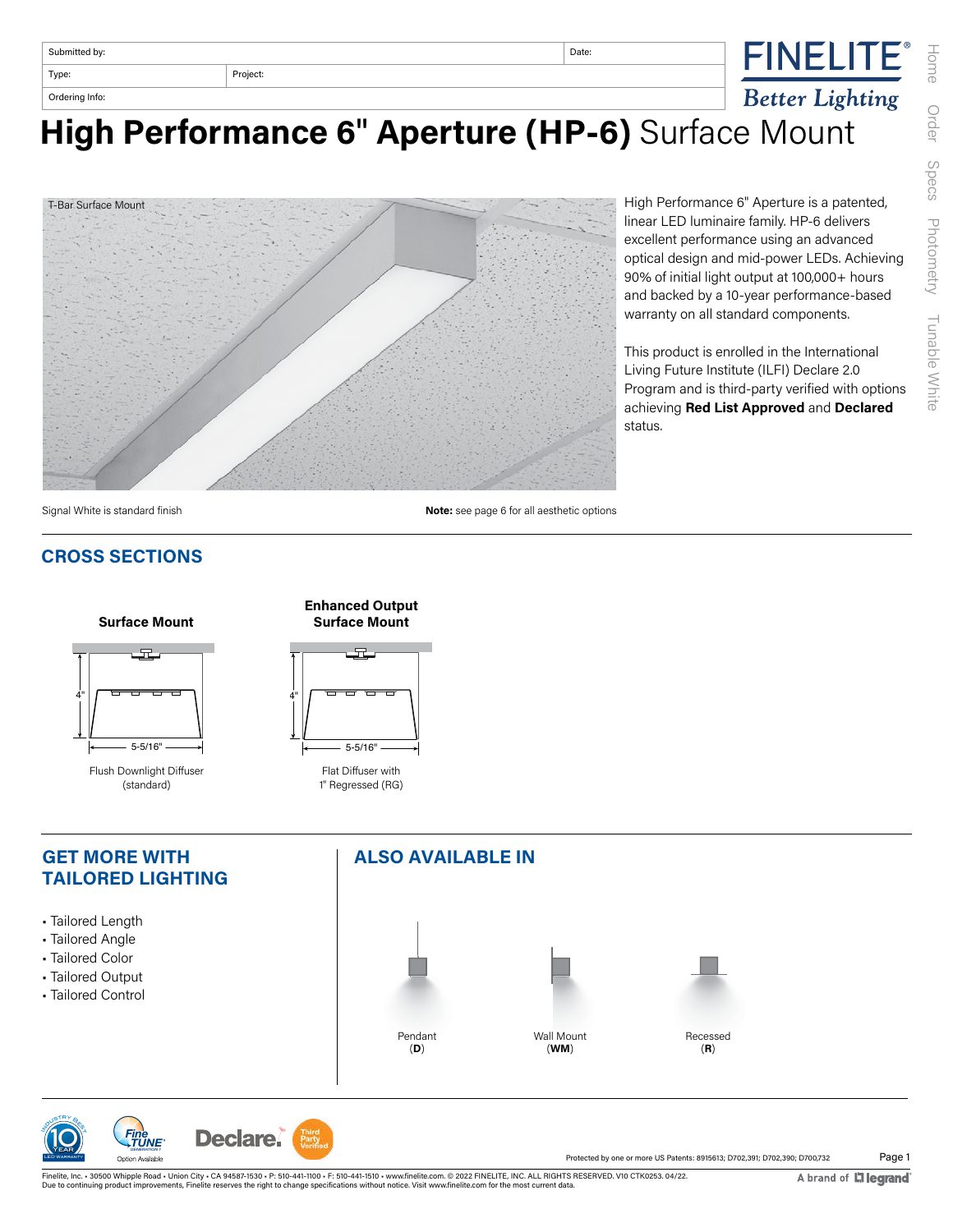| Date: |
|-------|
|       |

# **TOrdering Information Performance 6"** Aperture (HP-6) Surface Mount

**Clear Form**

| <b>BODY TYPE</b>                 |                                              |                               |                                  |                                                                                                                  | <b>OUTPUT AND LED TYPE</b>                                                                                                                                                                                                                                                             |                                                                                                                                                                                                                                             |
|----------------------------------|----------------------------------------------|-------------------------------|----------------------------------|------------------------------------------------------------------------------------------------------------------|----------------------------------------------------------------------------------------------------------------------------------------------------------------------------------------------------------------------------------------------------------------------------------------|---------------------------------------------------------------------------------------------------------------------------------------------------------------------------------------------------------------------------------------------|
| <b>Platform</b>                  | <b>Series Name</b>                           | <b>Luminaire Type</b>         | Luminaire<br><b>Distribution</b> | <b>Total Length of Run</b>                                                                                       |                                                                                                                                                                                                                                                                                        | Light Output (Flush)                                                                                                                                                                                                                        |
| $\odot$ HP - High<br>Performance | ( ) 6<br>$\bigcap$ 6 EO - Enhanced<br>Output | $\odot$ SM - Surface<br>Mount | $\odot$ <b>D</b> - Direct        | Minimum 2" section length.<br>Increments accurate to<br>1/16" (±1/32"), standard. 12'<br>maximum section length. | D Output<br>$\binom{36}{5}$ - Standard (386 lm/ft)<br>$()$ <b>B</b> - Boosted (485 lm/ft)<br>$\bigcap$ <b>H</b> - High (733 lm/ft)<br>$\bigcirc$ V - Very High (942 lm/ft)<br>$\bigcap$ TL - Tailored:<br>$Im/ft*$<br>Consult factory for tailored lumen output outside of this range. | EO D Output<br>$\bigcirc$ H - High (1561 lm/ft)<br>$\bigcirc$ V - Very High (2007 lm/ft)<br>$\bigcap$ X - Extremely High (2271 lm/ft)<br><b>TL</b> - Tailored: Im/ft*<br>* Specify Im/ft of outputs between Standard (S) and Very High (V). |

**OUTPUT AND LED TYPE MECHANICAL OPTIONS ELECTRICAL OPTIONS**

| <b>LED CRI/CCT</b>                                                                                                                                                                                                                                                    | <b>Downlight</b>                    | <b>Reflector System</b>     | Voltage                                                           | Circuiting <sup>1</sup>                                                                                                                                                                                                                                                            |
|-----------------------------------------------------------------------------------------------------------------------------------------------------------------------------------------------------------------------------------------------------------------------|-------------------------------------|-----------------------------|-------------------------------------------------------------------|------------------------------------------------------------------------------------------------------------------------------------------------------------------------------------------------------------------------------------------------------------------------------------|
| $\bigcap$ 830 - 80 CRI, 3000K<br>$\bigcap$ 835 - 80 CRI, 3500K<br>$\bigcirc$ 840 - 80 CRI, 4000K<br>$()$ 930 - 90 CRI, 3000K<br>( ) <b>935</b> - 90 CRI, 3500K<br>$()$ 940 - 90 CRI, 4000K<br>◯ 8TW - 80 CRI, Tunable White<br>$\bigcirc$ 9TW - 90 CRI, Tunable White | $\odot$ <b>F</b> - Flush (standard) | ⊙ 96LG - 96 Low Gloss White | ◯ 120 - 120 Voltage<br>◯ 277 - 277 Voltage<br>◯ 347 - 347 Voltage | $\bigcap$ SC - Single Circuit*<br>One single circuit in a run<br>O MC - Multi-Circuit*<br>More than one switch leg or zone.<br>Factory shop drawings required<br>* Battery, Night Light, and Emergency to Generator<br>circuits are in addition to the normal luminaire circuit(s) |

#### **ELECTRICAL OPTIONS MOUNTING OPTIONS**

| <b>Driver Selection</b>                                                                                                                                                                                                                                                                                                                                                                                                                                                                                                                                                    | <b>Ceiling Hardware Type</b>                                                                                                                                                                                                                                                                                                                                                                                                                                              |                                                                                                             |
|----------------------------------------------------------------------------------------------------------------------------------------------------------------------------------------------------------------------------------------------------------------------------------------------------------------------------------------------------------------------------------------------------------------------------------------------------------------------------------------------------------------------------------------------------------------------------|---------------------------------------------------------------------------------------------------------------------------------------------------------------------------------------------------------------------------------------------------------------------------------------------------------------------------------------------------------------------------------------------------------------------------------------------------------------------------|-------------------------------------------------------------------------------------------------------------|
| 0-10V Driver Options<br>$\bigcap$ FC-10% - 0-10V 10% <sup>2</sup> (standard)<br>$\bigcap$ FC-1% - 0-10V 1% <sup>2</sup><br>O OTi-10% - EldoLED OTi, 0-10V 10% <sup>2</sup><br><b>OTi-1%</b> - EldoLED OTi, 0-10V 1% <sup>2</sup><br>C ELD-10V-0% - EldoLED SOLOdrive, 0-10V 0.1%<br>10V-TW-10% - EldoLED OTi, 0-10V 10% (Tunable White) <sup>2</sup><br><b>DALI Driver Options</b><br>$\bigcap$ FC-DALI-1% - DALI 1%<br>◯ DXL-DALI-1% - EldoLED Dexal, 1%<br>C ELD-DALI-0% - EldoLED SOLOdrive, 0.1%<br>(DeLD-DALI-TW - EldoLED DUALdrive LightShape, 0.1% (Tunable White) | <b>DMX Driver Options</b><br>◯ FIN-DMX - Finelite DMX 1% (Tunable White -<br>FineTune Controls Only) <sup>3</sup><br>◯ <b>ELD-DMX</b> - EldoLED POWERdrive, 0.1%<br>C ELD-DMX-TW - EldoLED POWERdrive, 0.1% (Tunable White)<br><b>Lutron Driver Options</b><br>◯ LUT-ES1 - Lutron, Ecosystem 1%<br>$\bigcap$ LUT-2W - Lutron, 2-wire (120V only) 1%<br>( LUT-TW - Lutron T-Series, EcoSystem 0.1% (Tunable White)<br>See Page 3 for additional driver options and details | $\bigcap$ C1 - 1" T-Bar<br>$\bigcirc$ C2 - 9/16" T-Bar<br>◯ C3 - Screw Slot<br>$\bigcirc$ C4 - Hard Ceiling |

#### **OTHER OPTIONS**

| <b>Endcap Style</b> | <b>Finish</b>                                                                                           | Clear<br>Selection<br><b>Emergency Style (Optional)</b>                                                                                                                                                                                                                                                                                                                                                                                                                                             | <b>Integrated Sensor</b><br>Clear<br>Selection<br>(Optional)                                                                             | <b>Special Options</b><br>Clear<br><b>Selection</b><br>(Optional)                                   |
|---------------------|---------------------------------------------------------------------------------------------------------|-----------------------------------------------------------------------------------------------------------------------------------------------------------------------------------------------------------------------------------------------------------------------------------------------------------------------------------------------------------------------------------------------------------------------------------------------------------------------------------------------------|------------------------------------------------------------------------------------------------------------------------------------------|-----------------------------------------------------------------------------------------------------|
|                     | $\bigcap$ FB - Finelite Black<br>◯ <b>SA</b> - Satin Aluminum<br>$\binom{1}{2}$ #### - RAL Color Code 4 | $\odot$ FE - Flat Endcap (standard) $\odot$ SW - Signal White (standard) $\odot$ LGD18W - Legrand 18W Brand Battery Back-up $\odot$ OBO - Occupancy<br>◯ LGD10W - Legrand 10W Brand Battery Back-up ◯ OBD - Daylight<br>$\bigcap$ <b>EM/GEN</b> - Emergency to Generator<br>$\bigcap$ NL - Night Light<br>BSL722 - Bodine Battery Back up<br>◯ BSL310LP - Bodine Battery Back up Low Profile (VOCC - Lutron Vive Wireless<br>GTD - Generator Transfer Device<br>ALCR - Automatic Load Control Relay | W601 - Wattstopper <sup>5</sup><br>Wireless Sensor<br>OBE - Enlighted 6<br>Sensor (VDO) <sup>7</sup><br>◯ VRF - Lutron Vive Radio Only 7 | ○ CP - Chicago Plenum <sup>8</sup><br>$\bigcap$ RLA - Red List Approved<br>() <b>RLD</b> - Declared |

<sup>1</sup> Contact factory for switching options

2 Add DTO to gain " Dim to Off " functionality (FC-10% - DTO)

3 B & V outputs only 4 20 business days lead time for color

6 LMFS-601 w/ 0-10V driver(s) and LMFI-111, up to 6 drivers may be connected. LMFS-601 w/ Dali driver, only 1 driver can be connected.

5 Enlighted components installed by Finelite, provided by others

7 Lutron Vive Ingrated Sensors require a DALI driver

<sup>8</sup> Only available with C1, C2, and C3 mounting hardware with Finelite Gridbox

Finelite, Inc. • 30500 Whipple Road • Union City • CA 94587-1530 • P: 510-441-1100 • F: 510-441-1510 • www.finelite.com. © 2022 FINELITE, INC. ALL RIGHTS RESERVED. V10 CTK0253. 04/22.<br>Due to continuing product improvements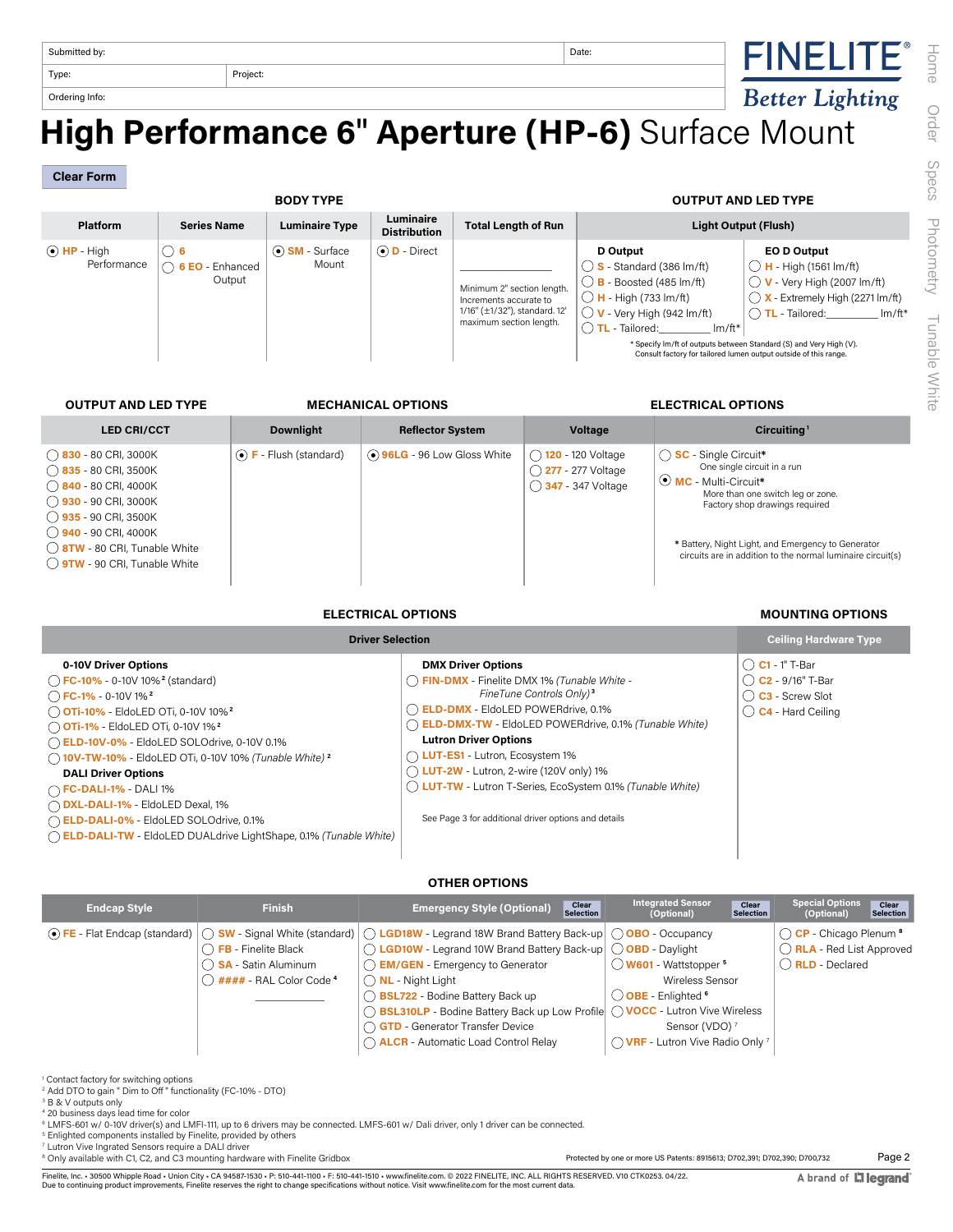# **Experimg Informance 6<sup>"</sup> Aperture (HP-6)** Surface Mount

### **SUPPLEMENTARY DRIVER PAGE**

| 0-10V Driver Options |                                                                    |  |  |  |
|----------------------|--------------------------------------------------------------------|--|--|--|
| <b>FC-10%</b>        | Factory Choice, 0-10V 10% Dimming (Linear)                         |  |  |  |
| <b>FC-10%-DTO</b>    | Factory Choice, 0-10V 10% Dimming, Dim-to-Off (Linear)             |  |  |  |
| <b>FC-1%</b>         | Factory Choice, 0-10V 1% Dimming (Linear)                          |  |  |  |
| <b>FC-1%-DTO</b>     | Factory Choice, 0-10V 1% Dimming, Dim-to-Off (Linear)              |  |  |  |
| <b>ELD-10V-0%</b>    | EldoLED SOLOdrive, 0-10V 0.1% Dimming (Linear)                     |  |  |  |
| <b>ELD-10V-1%</b>    | EldoLED ECOdrive, 0-10V 1% Dimming (Linear)                        |  |  |  |
| 10V-TW-10%           | EldoLED OTi, 0-10V 10% Dimming, Tunable White (Linear)             |  |  |  |
| 10V-TW-10%-DTO       | EldoLED OTi, 0-10V 10% Dimming, Dim-to-Off, Tunable White (Linear) |  |  |  |
| OTi-10%              | EldoLED OTi, 0-10V 10% Dimming (Linear)                            |  |  |  |
| <b>OTi-10%-DTO</b>   | EldoLED OTi, 0-10V 10% Dimming, Dim-to-Off (Linear)                |  |  |  |
| <b>OTi-1%</b>        | EldoLED OTi, 0-10V 1% Dimming (Linear)                             |  |  |  |
| OTi-1%-DTO           | EldoLED OTi, 0-10V 1% Dimming, Dim-to-Off (Linear)                 |  |  |  |

| <b>DALI Driver Options</b> |                                                                                                           |  |  |
|----------------------------|-----------------------------------------------------------------------------------------------------------|--|--|
| <b>FC-DALI-1%</b>          | Factory Choice, DALI 1% Dimming (Logarithmic)                                                             |  |  |
| DXL-DALI-1%                | EldoLED Dexal, DALI 1% Dimming (Logarithmic)                                                              |  |  |
| ELD-DALI-0%                | EldoLED SOLOdrive, DALI 0.1% Dimming (Logarithmic)                                                        |  |  |
| ELD-DALI-1%                | EldoLED ECOdrive, DALI 1% Dimming (Logarithmic)                                                           |  |  |
| ELD-DALI-TW                | EldoLED DUALdrive Light Shape, DALI 0.1% Dimming, Tunable White (Logarithmic Dimming, Linear CCT Control) |  |  |

| <b>DMX Driver Options</b> |                                                                                                        |  |  |
|---------------------------|--------------------------------------------------------------------------------------------------------|--|--|
| <b>FIN-DMX</b>            | Finelite, DMX 1% Dimming, Tunable White - FineTUNE Controls Only (Linear)                              |  |  |
| <b>ELD-DMX</b>            | EldoLED POWERdrive, DMX 0.1% Dimming (8 Bit, 1CH) (Linear)                                             |  |  |
| ELD-DMX-16                | EldoLED POWERdrive, DMX 0.1% Dimming (16 Bit, 2CH) (Linear)                                            |  |  |
| <b>ELD-DMX-TW</b>         | EldoLED POWERdrive, DMX 0.1% Dimming, Tunable White (8 Bit, 2CH - CH1 Warm / CH2 Cool) (Linear)        |  |  |
| ELD-DMX-TW16              | EldoLED POWERdrive, DMX 0.1% Dimming, Tunable White (16 Bit, 4CH - CH1, 2 Warm / CH3, 4 Cool) (Linear) |  |  |

| <b>Lutron Driver Options</b>                                            |                                       |  |
|-------------------------------------------------------------------------|---------------------------------------|--|
| <b>LUT-ES1</b>                                                          | Lutron, Ecosystem 1% Dimming          |  |
| <b>LUT-2W</b>                                                           | Lutron, 2-wire (120V only) 1% Dimming |  |
| Lutron T-Series, EcoSystem 0.1% Dimming, Tunable White<br><b>LUT-TW</b> |                                       |  |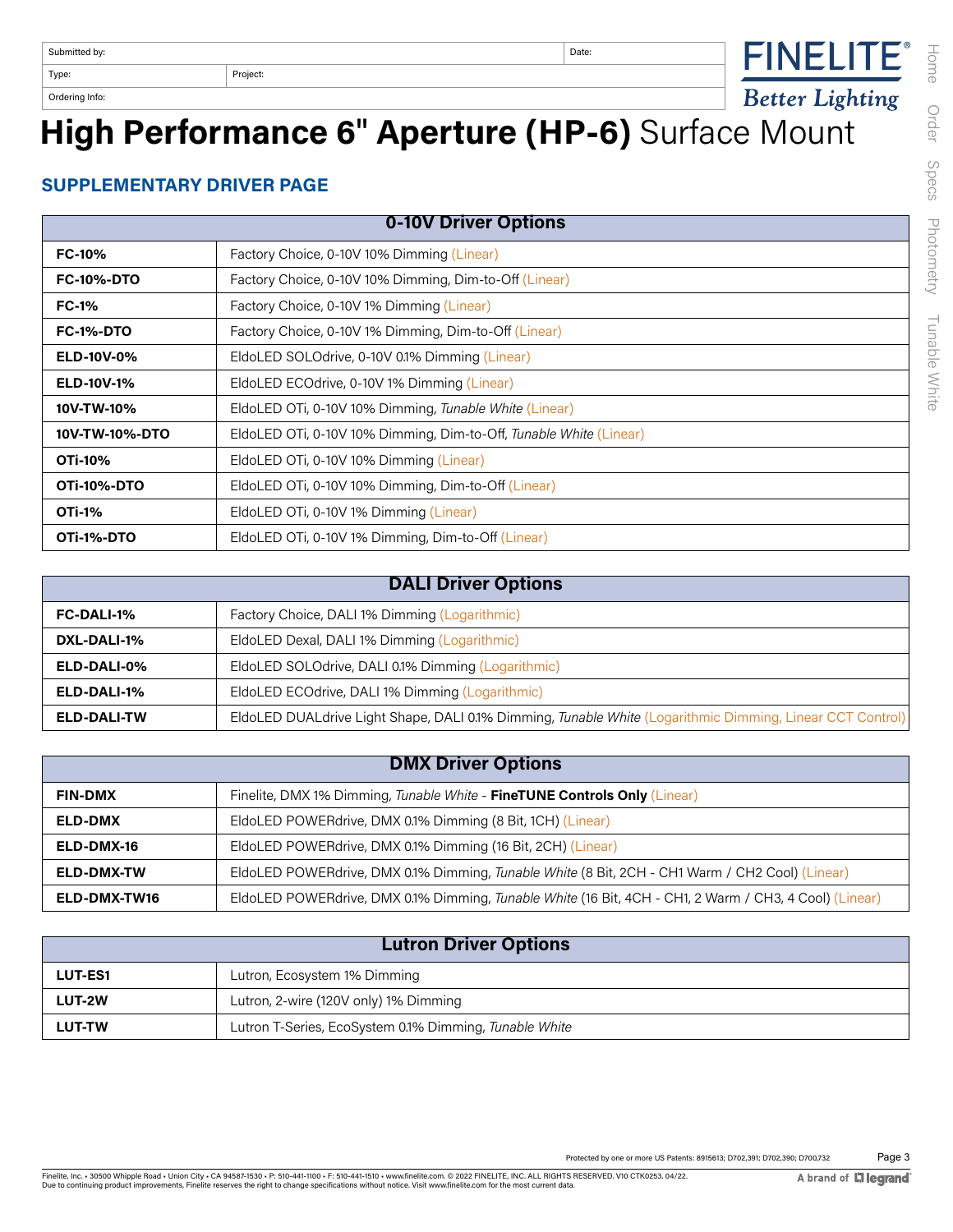Ordering Info:

## **High Performance 6**" **Aperture (HP-6)** Surface Mount

#### **SPECIFICATIONS**

#### **BODY TYPE**

**CONSTRUCTION:** Precision-cut 6061-T6 extruded aluminum body. Internal joiner system, plug-together wiring, standard.

**LENGTHS:** Any length, 2' minimum, in increments down to 1/16" (±1/32"). 12' maximum section length.

**MITERED CORNERS :** Fully illuminated 90° corners in a single plane, with Flush diffuser, standard. Custom angles are available (90° minimum on inside corners). Consult factory for tailored lighting options.

#### **OUTPUT AND LED TYPE**

**LIGHT OUTPUT:** Lumen packages available for **HP-6 D**: Standard (**S**), Boosted Standard (**B**), High (**H**), and Very High (**V**). **HP-6 EO D**: High (**H**), Very High (**V**), and Extremely High (**X**). For Tailored Outputs outside of range from Standard (**S**) to Very High (**V**), consult factory. Light engines are replaceable.

#### **MECHANICAL/OPTICAL OPTIONS**

**DOWNLIGHT OPTION :** 12' maximum diffuser length. Flush frost white snap-in diffuser standard, 73% transmissive, 99% diffusion. Internal secondary diffusers at corners ensure visually seamless, uniform, continuous illumination. Available with Flush (**F**) downlight diffusers. Consult factory for more tailored lumen outputs.

**LUMEN MAINTENANCE:** 90% of initial light output (L90) at 100,000+ hours; 70% of initial light output (L70) at 200,000+ hours.

**REFLECTORS:** Die-formed 20-gauge cold-rolled steel reflectors finished in 96LG High Reflectance white powder coat paint.

#### **ELECTRICAL OPTIONS**

**STATIC WHITE FEED:** Standard with one 18-gauge/5-conductor singlecircuit feed. 14- gauge feed used when luminaire current exceeds 5 amps.

**TUNABLE WHITE FEED:** Standard with one 18-gauge/5-conductor single-circuit feed. 14-gauge feed used when fixture current exceeds 5 amps. DMX and power feed at same location (standard). DMX feeds cannot be cut or spliced. DMX feeds should be ordered based on fixed lengths.

**STATIC WHITE DRIVER:** Replaceable 120V, 277V, and 347V Constant Current Reduction dimming driver standard. Can be wired dimming or non-dimming. 0-10V dimming controls with a range of 10%- 100%

standard. Dimming to 1% available. Driver is fully accessible from below the ceiling.

- **Power Factor:** ≥ 0.9
- **Total Harmonic Distortion (THD):** <20%
- **Expected driver lifetime:** 100,000 hours

#### **LUTRON DRIVER OPTIONS:**

- **LUT-ES1 (LDE1)** (Hi-lume 1% EcoSystem with Soft-On, Fade-to-Black dimming (LDE1 series)).
- **LUT-2W (LTEA2W)** (Hi-lume 1% 2-wire, 120V forward phase dimming (LTEA series)).

**TUNABLE WHITE DRIVER:** Replaceable LED driver. Driver is accessible from below the ceiling. 120V, 277V, and 347V.

- **Power factor:** ≥0.90
- **Total Harmonic Distortion (THD):** <20%
- **Dimming Range:** 100%-10%
- **Expected driver lifetime:** 100,000 hours
- **FineTune DMX:** 1%

**LUTRON TUNABLE WHITE DRIVER OPTION: LUT-TW** (0.1% T-Series 2-Channel Digital Tunable White (PSQ Series)).

#### **MOUNTING OPTIONS**

**HANGING HARDWARE:** Lay-in ceiling types: caddy clip with 1/4" - 20 stud and nut. Drywall or concrete surfaces (walls or ceilings): 1/4" - 20 stud and nut (provided by others).

**TUNABLE WHITE DMX HANGING HARDWARE:** For grid ceiling applications the dual GridBox™ mounting is supplied (standard). For hard ceiling applications the ceiling mounting box is supplied (standard). DMX feeds cannot be cut or spliced. DMX feeds should be ordered based on fixed lengths. Available DMX pendant feed lengths are 5' (standard), 12', and 30'.

**TUNABLE WHITE DMX INTERCONNECTION CABLES:** Luminaires are pre-wired with plug-and-play interconnection cables to support easy plug-together joining of fixture runs. If a non-FineTune DMX system has been specified, a DMX to RJ45 converter is provided.

#### **OTHER FEATURES**

**ENDCAPS:** Flat diecast aluminum endcaps (**FE**) add 1/4" to each end of luminaire.

Page 4 Protected by one or more US Patents: 8915613; D702,391; D702,390; D700,732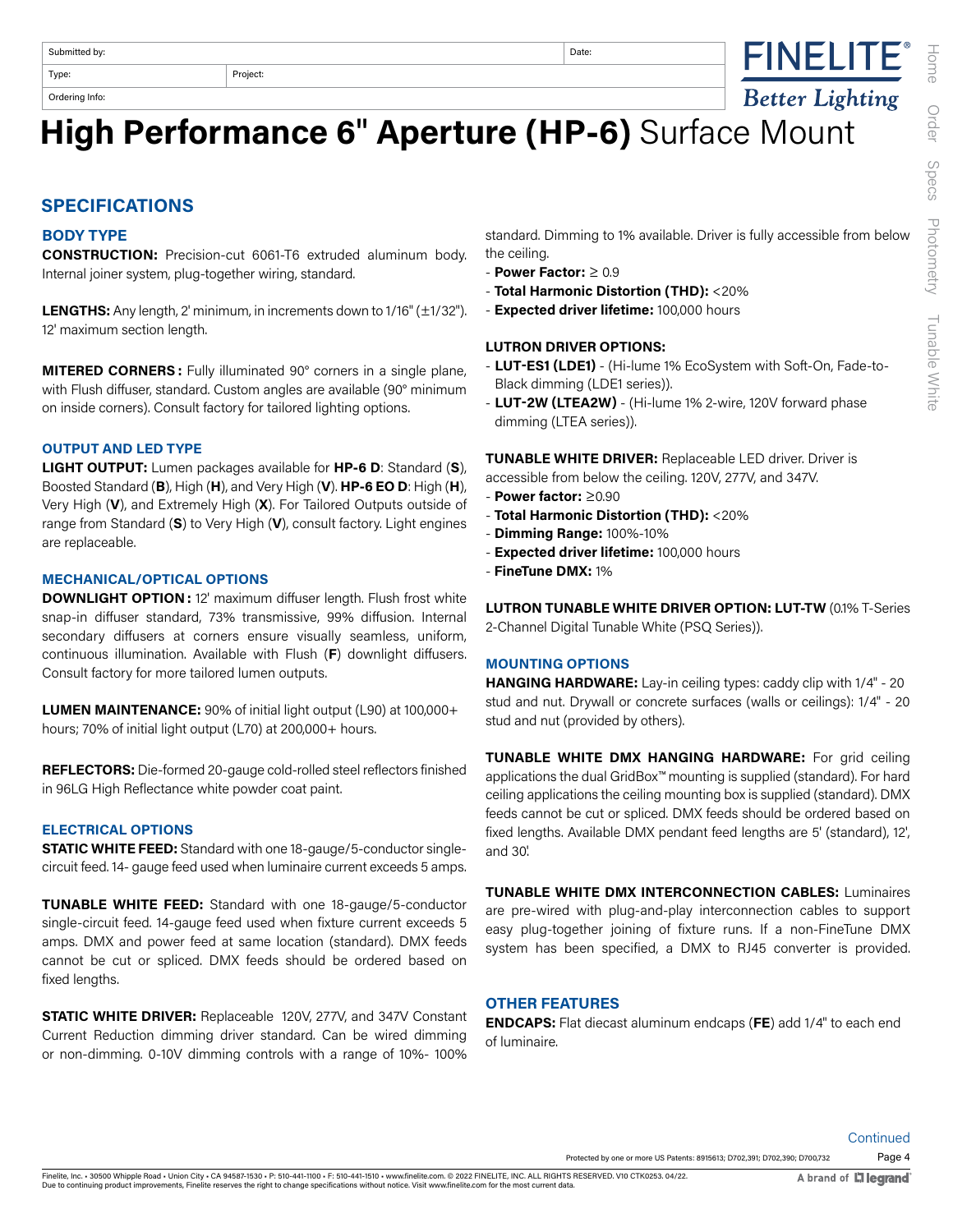Ordering Info:



## **High Performance 6**" **Aperture (HP-6)** Surface Mount

### **SPECIFICATIONS**

**EMERGENCY STYLE:** Optional emergency to generator/inverter wiring, internal generator transfer switch, nightlight wiring, step-dimming driver, backup battery.

| <b>Backup Battery</b>  |                    |                                        |  |  |
|------------------------|--------------------|----------------------------------------|--|--|
|                        | <b>Legrand 18W</b> | Legrand 10W/<br><b>Bodine BSL310LP</b> |  |  |
| HP6-SM-D               |                    |                                        |  |  |
| Min. Housing Length    | 6'                 | 4'                                     |  |  |
| <b>EM Lumen Output</b> | 1885               | 1220                                   |  |  |
| EM Section Illum.      | 2'                 | $2'$ or $4'$                           |  |  |
| HP6-EO-SM-D            |                    |                                        |  |  |
| Min. Housing Length    | 6'                 | 4'                                     |  |  |
| <b>EM Lumen Output</b> | 2007               | 1193                                   |  |  |
| EM Section Illum.      | 2'                 | 4'                                     |  |  |

| <b>Bodine GTD and Legrand ALCR Min. Length</b> |        |  |  |
|------------------------------------------------|--------|--|--|
| <b>Min Length</b><br><b>Configuration</b>      |        |  |  |
| Generator                                      | $D-2'$ |  |  |
| Generator + OCC                                | $D-2'$ |  |  |
| Daylight                                       | $D-2'$ |  |  |
| Generator + Daylight                           | D-2'   |  |  |

#### **TUNABLE WHITE ELECTRICAL OPTIONS 1:**

- **TW Driver Options 0-10V:** EM/GEN, GTD or Battery Back up
- **FineTune DMX:** EM/GEN or Battery Back up
- **DMX:** Battery Back up
- **DALI:** EM/GEN, GTD or Battery Back up
- **LUTRON:** EM/GEN, GTD or Battery Back up

**INTEGRATED SENSORS:** Integrated PIR (Passive Infrared) Occupancy (**OBO**) or Daylight Sensors (**OBD**) available with Flush and Bottom Glow downlight diffusers. PIR sensors not recommended for stairwell applications. Refer to Occupancy Sensor & Daylight Sensor tech sheet and the Embedded Intelligence landing page for more information and additional sensor options.

**FINISHES:** Finelite Signal White (**SW**) powder coat, Finelite Black (RAL 9005) with semi gloss fine texture (**FB**) and Satin Aluminum (**SA**) are standard. Optional Adders: 185 RAL colors **2**.

**LABELS:** Luminaire and electrical components are ETL-listed conforming to UL 1598 in the U.S.A. and CAN/CSA C22.2 No. 250.0 in Canada. In accordance with NEC Code 410.130 (G), this luminaire contains an internal driver disconnect. UL 924 and UL 2108 - PoE options available on request. These fixtures are rated for Damp Location. Finelite products use electronic components that are RoHS compliant, and the mechanical components of the luminaire have been verified to not knowingly contain any restricted substances listed per RoHS Directive 2015/863. Consult factory for tailored lighting options. Finelite makes the specification process easy when putting healthier products on your projects. Simply add – **RLA** (Red List Approved) or – **RLD** (Declared Label) to your part number.

**WEIGHT 3:** SM - 3.6 lb/ft; EO SM - 3.75 lb/ft

**WARRANTY:** 10-year performance-based warranty on all standard components. Optional accessories such as emergency battery packs are covered by their individual manufacturer warranties.

1 Consult Finelite for Generator Transfer Device and Battery Backup fit

20 business days lead time for color

<sup>3</sup> Excludes Battery Backup and Generator Transfer Device weight

Page 5 Protected by one or more US Patents: 8915613; D702,391; D702,390; D700,732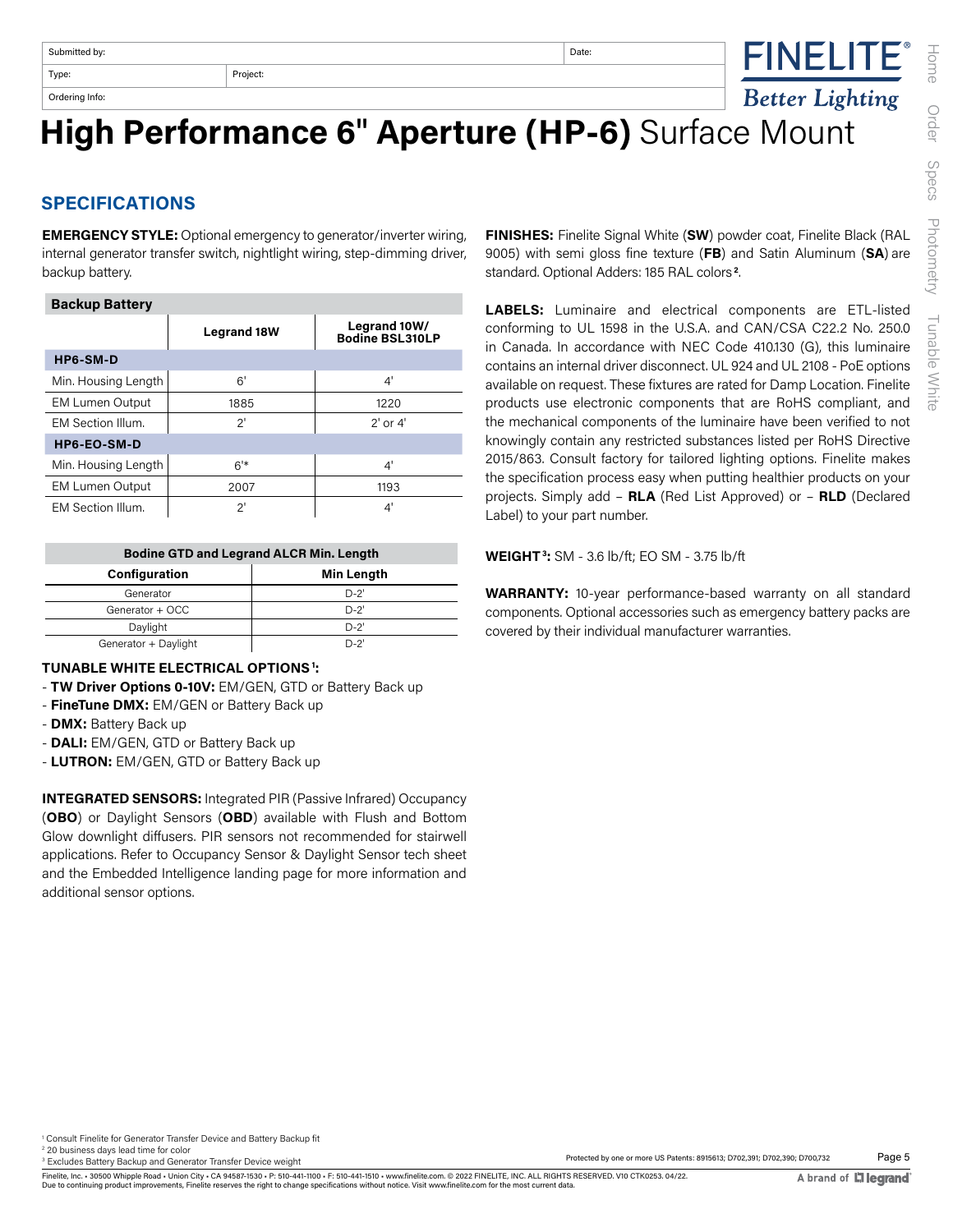| Submitted by:     |  | Date:<br>. |                                                     |
|-------------------|--|------------|-----------------------------------------------------|
| Type:<br>Project: |  |            |                                                     |
| Ordering Info:    |  |            | <b>Lighting</b><br>ottor<br>$\boldsymbol{\nu}$ cici |

**High Performance 6**" **Aperture (HP-6)** Surface Mount

#### **SURFACE MOUNT OPTIONS**





Ceiling Surface Mount Horizontal Surface Mount Vertical Surface Mount

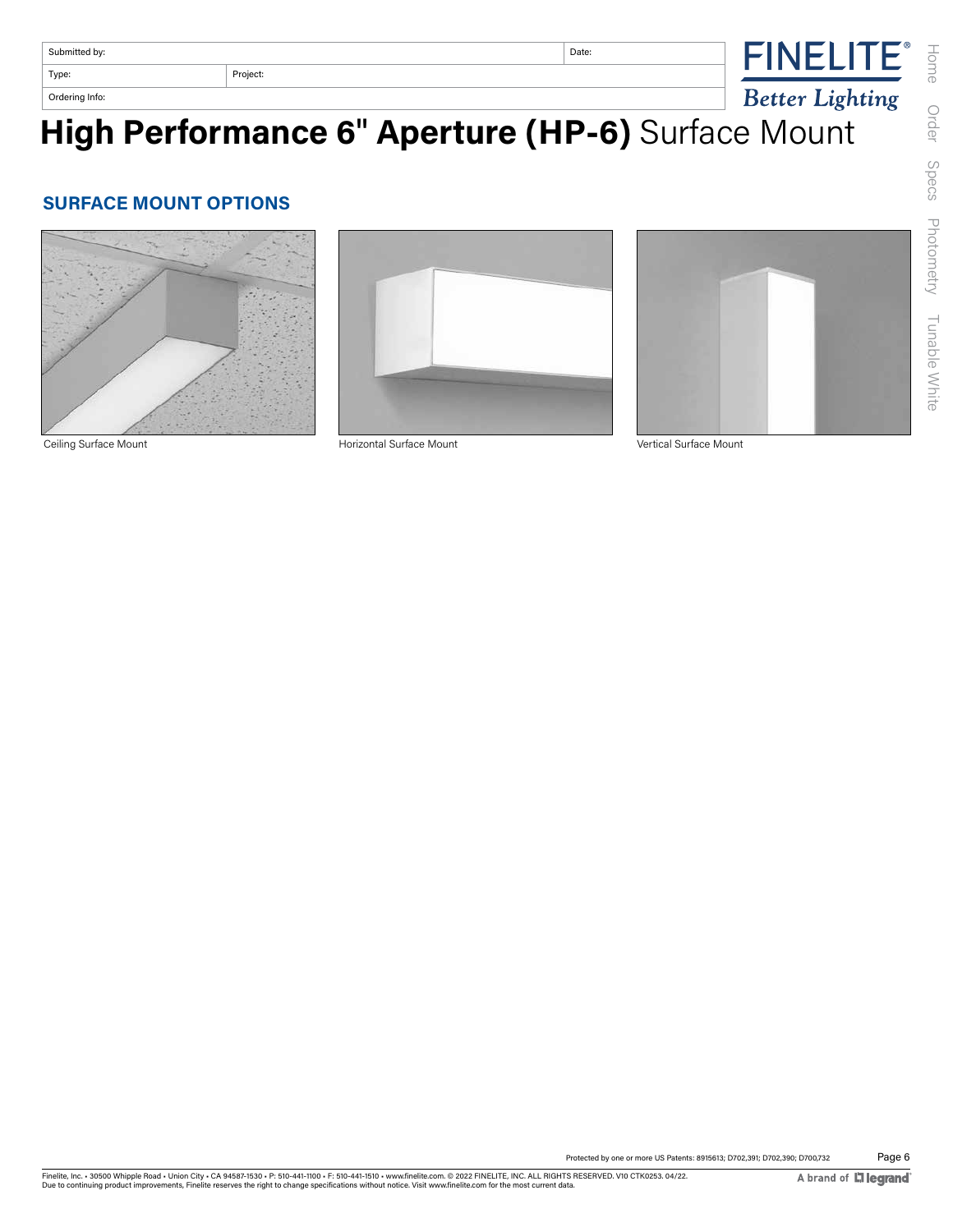Submitted by: Date:



Type: Project:

**Direct Photometry -** 4' Luminaire 3500K

Ordering Info:

**HP6-SM-D-4'-V-835 Downlight:** Flush Diffuser

**Enhanced Output Direct Photometry -** 4' Luminaire 3500K

**HP6 EO-SM-D-4'-V-835 Downlight:** Flush Diffuser

**Efficacy:** 110 lm/W **Total luminaire output:** 8026 lumens (2007 lm/ft) 73.2 watts (18.3 W/ft)

**Peak Candela Value:** 2915 @ 0º CRI: 80 / CCT: 3500K ITL LM79 Report 89078

#### **Complete LM79 LED Photometry**

| Total Light Output, 3500K, 80 CRI (Lumens) - 4' Luminaire |                |      |                |                   |      |      |  |
|-----------------------------------------------------------|----------------|------|----------------|-------------------|------|------|--|
| <b>HP-6 SM</b>                                            |                |      |                | <b>HP-6 EO SM</b> |      |      |  |
| S <sup>1</sup>                                            | B <sup>1</sup> | H١   | V <sup>2</sup> | н                 |      |      |  |
| 1543                                                      | 1940           | 2931 | 3769           | 6242              | 8026 | 9082 |  |

| Light Output, 3500K, 80 CRI (Lumens Per Foot) |                |     |     |                   |      |      |  |  |
|-----------------------------------------------|----------------|-----|-----|-------------------|------|------|--|--|
| <b>HP-6 SM</b>                                |                |     |     | <b>HP-6 EO SM</b> |      |      |  |  |
| S <sup>1</sup>                                | B <sup>1</sup> | H ' | V 2 | н                 |      |      |  |  |
| 386                                           | 485            | 733 | 942 | 1561              | 2007 | 2271 |  |  |

| Power, 3500K (Watts Per Foot) |                |                |                   |      |      |      |  |
|-------------------------------|----------------|----------------|-------------------|------|------|------|--|
| <b>HP-6 SM</b>                |                |                | <b>HP-6 EO SM</b> |      |      |      |  |
| S <sup>1</sup>                | B <sup>1</sup> | H <sup>1</sup> | $V^2$             | н    |      |      |  |
| 3.7                           | 4.7            | 7.2            | 9.4               | 14.0 | 18.3 | 21.1 |  |

|  |  |  | Efficacy, 3500K, 80 CRI (Lumens Per Watt) |  |
|--|--|--|-------------------------------------------|--|
|--|--|--|-------------------------------------------|--|

| HP-6 SM        |     |     |     | <b>HP-6 EO SM</b> |     |                            |
|----------------|-----|-----|-----|-------------------|-----|----------------------------|
| S <sup>1</sup> | B'  | н'  | V2  |                   |     | $\boldsymbol{\mathcal{L}}$ |
| 105            | 104 | 102 | 100 | 111               | 110 | 108                        |

**S - Standard Output, B - Boosted Standard Output, H - High Output, V - Very High Output**

1 Family Correlation based on 4' luminaire 3500K Very High Output (**V**) test - 120V.

2 Based on ITL report: 86098

3 Based on ITL report: 89078



**2187 2916**

**1458 729**

**High Performance 6**" **Aperture (HP-6)** Surface Mount

| 15 | 1301 | 1293 | 1299 | 1300 | 1294 | 366 |
|----|------|------|------|------|------|-----|
| 25 | 1193 | 1183 | 1192 | 1189 | 1185 | 547 |
| 35 | 1043 | 1034 | 1039 | 1036 | 1034 | 649 |
| 45 | 865  | 858  | 862  | 859  | 856  | 663 |
| 55 | 668  | 662  | 665  | 661  | 662  | 593 |
| 65 | 465  | 460  | 461  | 460  | 459  | 456 |
| 75 | 263  | 261  | 261  | 260  | 261  | 277 |
| 85 | 81   | 80   | 80   | 79   | 81   | 89  |
| 90 | 0    | 0    | 0    | 0    | 0    |     |
|    |      |      |      |      |      |     |
|    |      |      |      |      |      |     |
|    |      |      |      |      |      |     |
|    |      |      |      |      |      |     |
|    |      |      |      |      |      |     |
|    |      |      |      |      |      |     |

CANDELA DISTRIBUTION

CANDELA DISTRIBUTION<br>22.5 45.0 67.5 90.0 0.0 22.5 45.0 67.5 90.0 FLUX

**FINELITE®** 

Better Lighting

0 1360 1360 1360 1360 1360 5 1353 1353 1353 1354 1354 129

|          |      |      |      | CANDELA DISTRIBUTION |      |             |
|----------|------|------|------|----------------------|------|-------------|
|          | 0.0  | 22.5 | 45.0 | 67.5                 | 90.0 | <b>FLUX</b> |
| $\Omega$ | 2915 | 2915 | 2915 | 2915                 | 2915 |             |
| 5        | 2092 | 2900 | 2900 | 2901                 | 2900 | 276         |
| 15       | 2781 | 2765 | 2783 | 2784                 | 2774 | 783         |
| 25       | 2542 | 2527 | 2544 | 2544                 | 2535 | 1169        |
| 35       | 2218 | 2197 | 2217 | 2213                 | 2208 | 1383        |
| 45       | 1833 | 1819 | 1832 | 1829                 | 1285 | 1410        |
| 55       | 1414 | 1404 | 1413 | 1409                 | 1408 | 1261        |
| 65       | 981  | 974  | 979  | 978                  | 979  | 968         |
| 75       | 559  | 555  | 554  | 553                  | 556  | 589         |
| 85       | 174  | 167  | 167  | 170                  | 167  | 187         |
| 90       | 0    | 0    | 0    | 0                    | 0    |             |
|          |      |      |      |                      |      |             |

**Sample Lumen Adjustment Calculation**

| <b>Lumen Adjustment Factors 80 CRI</b> |       |  |  |  |  |
|----------------------------------------|-------|--|--|--|--|
| 3000K                                  | 0.985 |  |  |  |  |
| 3500K                                  | 1.000 |  |  |  |  |
| 4000K                                  | 1.032 |  |  |  |  |

| <b>Lumen Adjustment Factors 90 CRI</b> |       |  |  |  |  |
|----------------------------------------|-------|--|--|--|--|
| 3000K                                  | 0.746 |  |  |  |  |
| 3500K                                  | 0.760 |  |  |  |  |
| 4000K                                  | 0.789 |  |  |  |  |

High Output (**H**), 4000K, 90 CRI

**Lumen Adjustment Factor:** 0.789

**Total Light Output:** 2931 lm x 0.789 = 2313 lm

**Total Light Output per Foot:** 733 lm/ft x 0.789 = 578 lm/ft. **watts/foot:** 7.2 W/ft.

**Efficacy** = 
$$
\frac{578 \frac{\text{lm}}{\text{ft.}}}{7.2 \frac{\text{W}}{\text{ft.}}} = 80 \text{ lm/W}
$$

Protected by one or more US Patents: 8915613; D702,391; D702,390; D700,732

Finelite, Inc. • 30500 Whipple Road • Union City • CA 94587-1530 • P: 510-441-1100 • F: 510-441-1510 • www.finelite.com. © 2022 FINELITE, INC. ALL RIGHTS RESERVED. V10 CTK0253. 04/22.<br>Due to continuing product improvements

Page 7